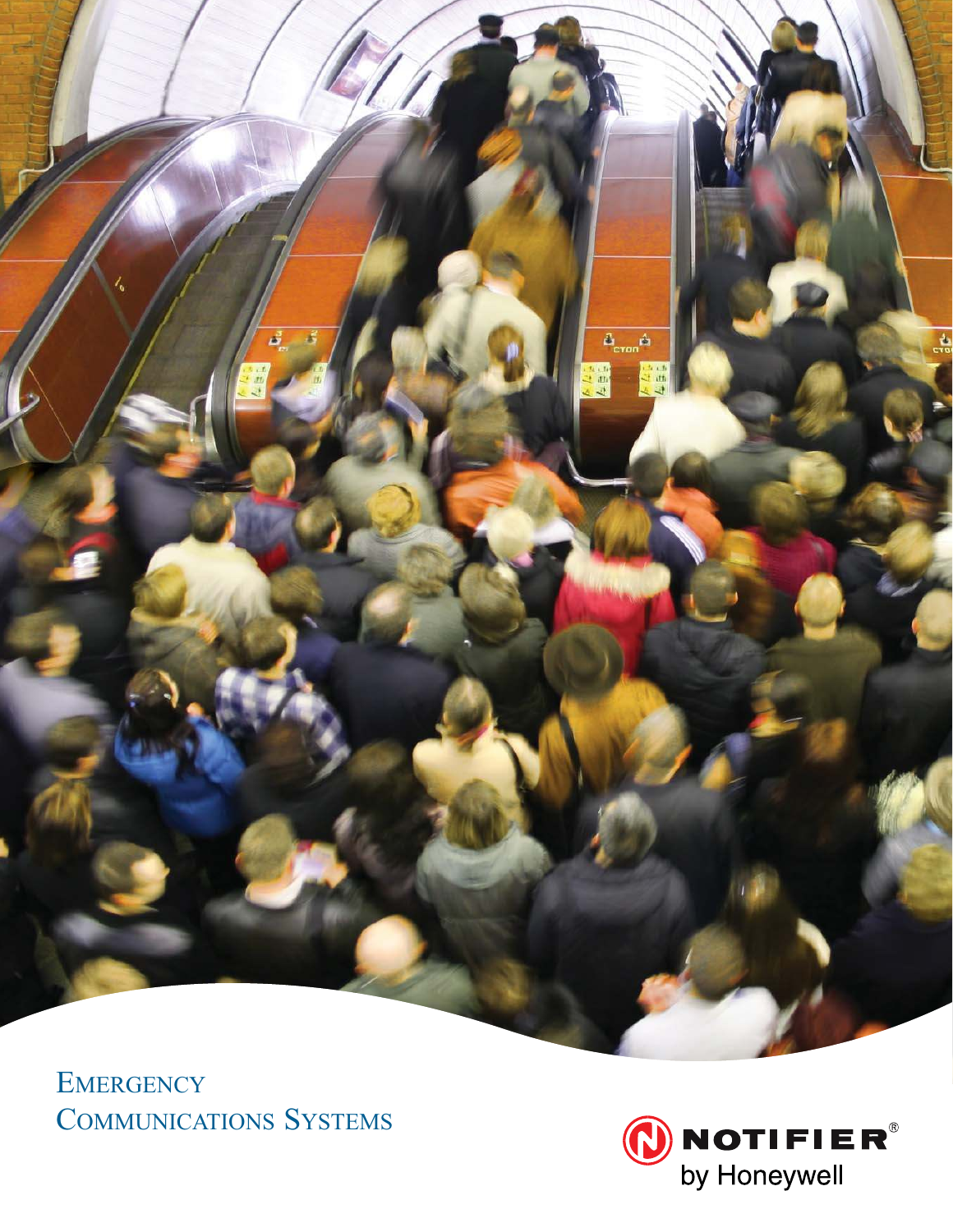## EMERGENCY COMMUNICATIONS — INFORM EVERYONE

In a wide scale emergency, keeping people informed is critical to keeping them safe. Notifying more people of a dangerous and potentially life threatening situation can prevent further injuries and save more lives. Such situations require an emergency communications system to broadcast live, up-to-the minute emergency information to everyone in a building, campus, or multiple facilities spread across a city, state…even the globe. To be prepared for such circumstances, look no further than NOTIFIER — Leaders in Life. Safety. Technology.

## NOTIFIER — THE VOICE OF EXPERIENCE

NOTIFIER continuously develops new technologies that improve fire and life safety — an unwavering commitment for over sixty years. Our decades of experience designing and manufacturing the industry's most advanced fire alarm and voice evacuation systems far exceed the five year minimum recommended by the Unified Facilities Criteria (UFC) standard 4-021-01 for Emergency Communications Systems. Furthermore, our emergency communications solutions can easily integrate with NOTIFIER fire alarm systems, or operate independently as a standalone system.

### NFPA 72 CODE COMPLIANCE

NFPA 72, 2010 Edition, Chapter 24 adds emergency communications requirements to National Fire Alarm Code. Chapter 24 consolidates voice evacuation and mass notification along with two way communication in buildings such as fire fighter telephones, first responder radios, and elevator emergency communications. As local jurisdiction adopt NFPA 72, 2010 Edition, the integration of fire alarm and emergency communication systems will be a critical component of every building's life safety system.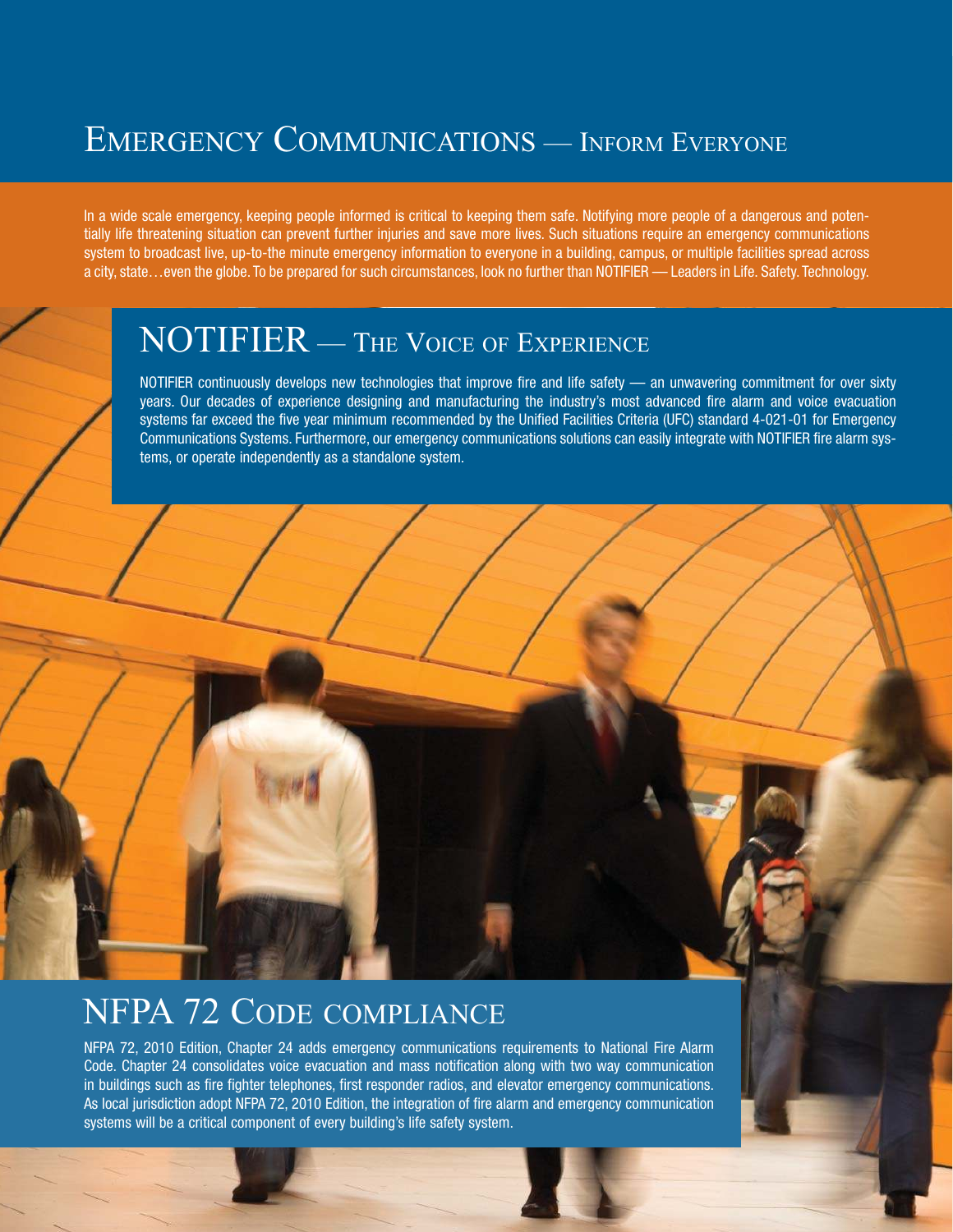# LOCALIZED, SINGLE BUILDING EMERGENCIES

A school lockdown, chemical spill or similar emergency, though often limited to a single building and its immediate surrounding area, are situations best addressed using mass notification. Informing everyone in and around the building of the emergency, and instructing them to evacuate, relocate, or remain where they are, is critical to keeping them safe and out of harm's way.



#### APPLICATIONS:

- K-12 Schools
- Senior Living Centers
- Factories
- Warehouses
- Office Space



Using a combination of interior and exterior speakers, and amber strobes, NOTIFIER's FireVoice 25/50 will alert an entire building of an emergency situation, and instruct the occupants on the appropriate course of action. Live emergency paging is easily accomplished using the FireVoice 25/50's integrated microphone.







# FireVoice 25/50

**Amber Strobe Appliances** 





Amber strobe units triggered by the mass notification system accompany the voice instructions to alert occupants that an emergency exists.

#### **Exterior Speaker Arrays**

Large speaker arrays can be installed on the rior of a building or multiple buildings throug a campus. The speakers are driven by the D FireVoice 25/50 voice evacuation system, inf ing people outdoors in the area of the emerg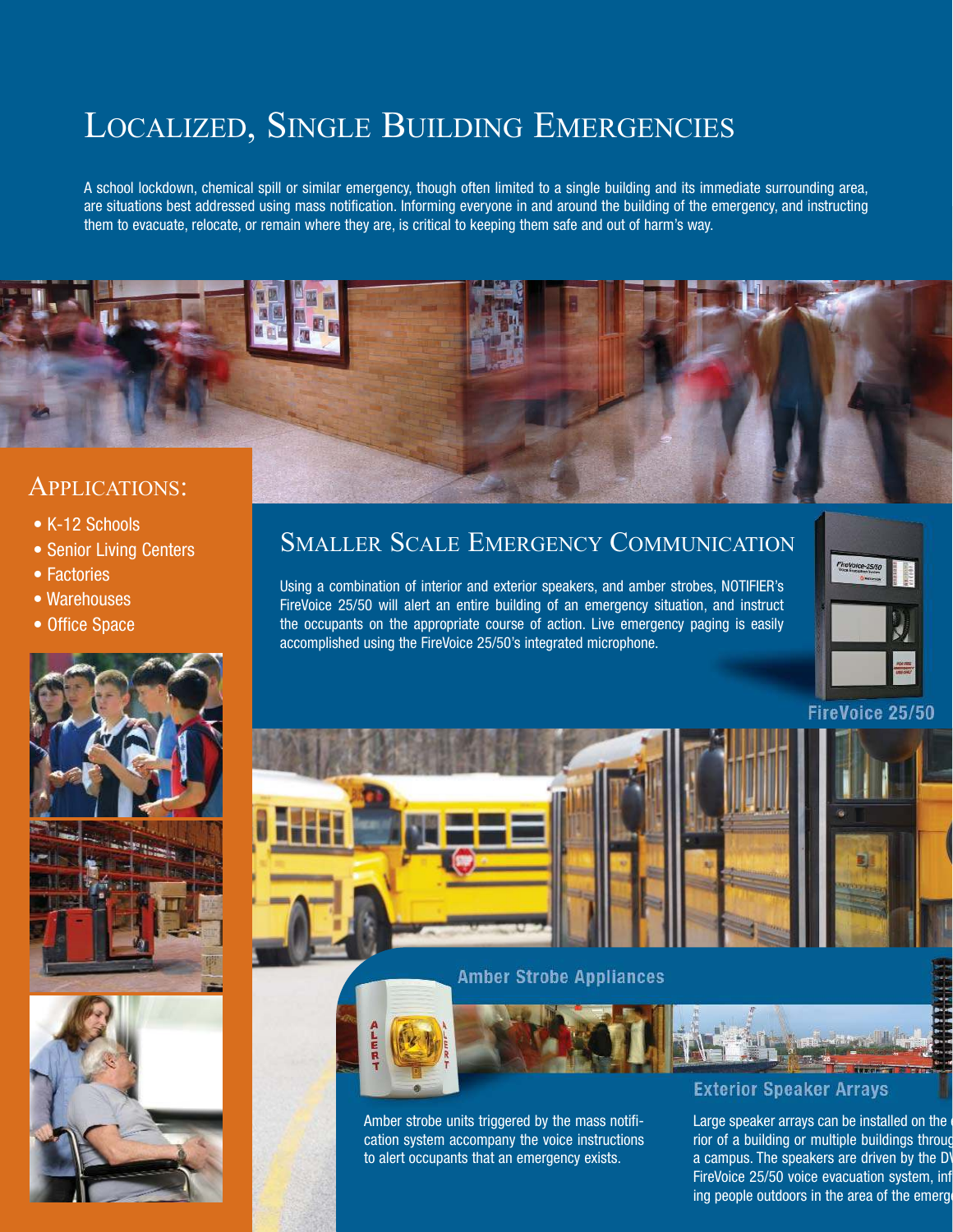# WIDE SPREAD MASS NOTIFICATION

Towering high-rises, sprawling college campuses, and mass transit hubs can all have thousands of people occupying them at any given moment. Notifying everyone in these vast areas of an emerging crisis is critical to protecting life safety. NOTIFIER's Digital Voice Command makes it possible.



DISTRIBUTED DIGITAL VOICE EVACUATION

Digital Voice Command (DVC) systems can be distributed throughout multiple buildings and linked together via the NOTI-FIRE-NET intelligent network. Each system can operate independently in case of a building-specific emergency, or cohesively

as part of unified emergency communications system for large-scale emergencies. Using the DVC command center, authorized personnel can distribute emergency voice messages to an entire campus or just to specific areas.

**Digital Voice Command** 

**LED Signage** 

#### APPLICATIONS:

- Universities
- High-rises
- Corporate Campuses
- Industrial Facilities
- Chemical Plants
- Utility Plants
- Ports
- Mass Transit Hubs
- Sports Arenas
- Government Complexes





exteghout VC or ormency. LED signs can be placed in areas where a large number of people assemble, such as mass transit terminals, sports arenas, and airports.

ANNOUNCEMENT

**Teleph**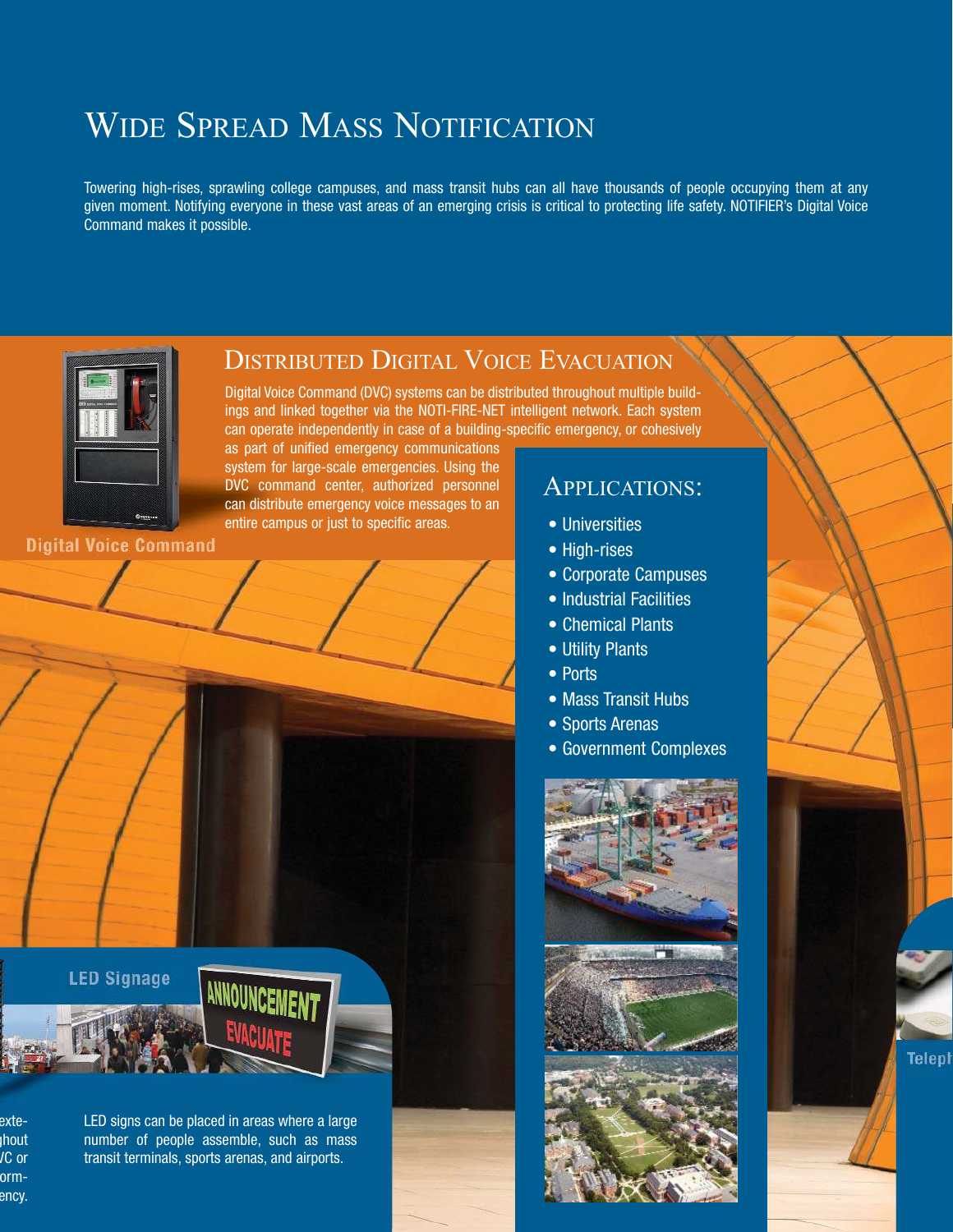## WORLDWIDE EMERGENCY NOTIFICATION

Large global corporations, as well as the US and foreign governments have facilities across the world. Notifying a facility halfway around the world of a pending threat or potential emergency is not easily accomplished with traditional voice evacuation systems. That's why NOTIFIER harnessed the power of the internet and voice over IP technology to develop NOTIFY-IP.





#### MASS NOTIFICATION OVER IP TECHNOLOGY

NOTIFY-IP uses voice over IP technology to send live, direct voice instructions for preserving life and property throughout a large facility, campus, or multiple facilities across the world. Within seconds, facilities all over the world can be notified of a potential or existing emergency. Activation of NOTIFY-IP is simple; the operator selects the desired paging location(s), clicks the "Start Paging" button, and speaks into the microphone with the appropriate emergency message.

#### APPLICATIONS:

- Global Corporations
- Industrial Facilities
- Chemical Plants
- Utility Plants
- Mass Transit Hubs
- Government Complexes



the messages are received within seconds, not minutes, reducing the risk of employees taking incorrect action or putting themselves in danger.